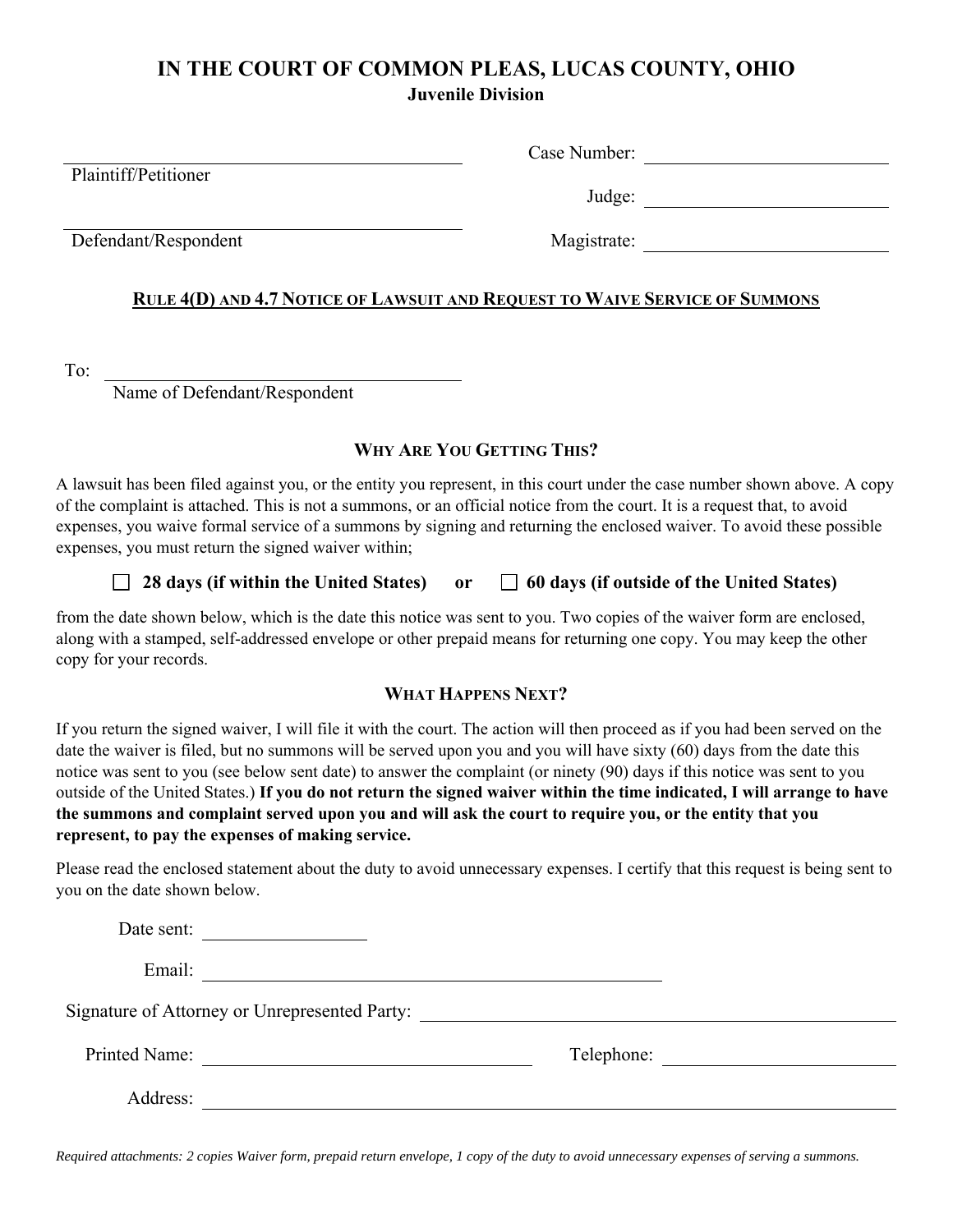# **IN THE COURT OF COMMON PLEAS, LUCAS COUNTY, OHIO Juvenile Division**

| Plaintiff/Petitioner | Case Number: |  |
|----------------------|--------------|--|
|                      | Judge:       |  |
| Defendant/Respondent | Magistrate:  |  |
|                      |              |  |

### **RULE 4(D) AND 4.7 WAIVER OF SERVICE OF SUMMONS (WAIVER FORM)**

To:

Name of Plaintiff/Petitioner's Attorney or Unrepresented Plaintiff/Petitioner

I have received your request to waive service of a summons in this action along with a copy of the complaint, two copies of this waiver form, and a prepaid means of returning one signed copy of the form to you.

I, or the entity that I represent, agree to save the expense of serving a summons and complaint in this case.

I understand that I, or the entity that I represent, will keep all available defenses or objections to the lawsuit, the court's jurisdiction, and the venue of the action, but that I waive any objection to the absence of a summons or of service.

I also understand that I, or the entity I represent, must file and serve an answer or a motion under Rule 12 within sixty (60) days from \_\_\_\_\_\_\_\_\_\_\_\_\_\_\_\_\_\_\_\_\_\_\_\_\_\_\_\_\_\_\_, the date when this request was sent to me (or ninety (90) days if it was sent to me outside of the United States.) If I fail to do so, a default judgment could be entered against me or the entity that I represent.

| Date sent:                                                           |                                                            |
|----------------------------------------------------------------------|------------------------------------------------------------|
| Email:                                                               | <u> 1989 - Johann John Stein, fransk politik (d. 1989)</u> |
|                                                                      | Signature of Attorney or Unrepresented Party:              |
| Printed Name:<br><u> 1980 - Andrea Station Barbara, amerikan per</u> | Telephone:                                                 |
| Address:                                                             |                                                            |

*Required: Signed returned copy, must be filed with the Clerk's office by the Plaintiff/Petitioner prior to hearing. No costs to file.*